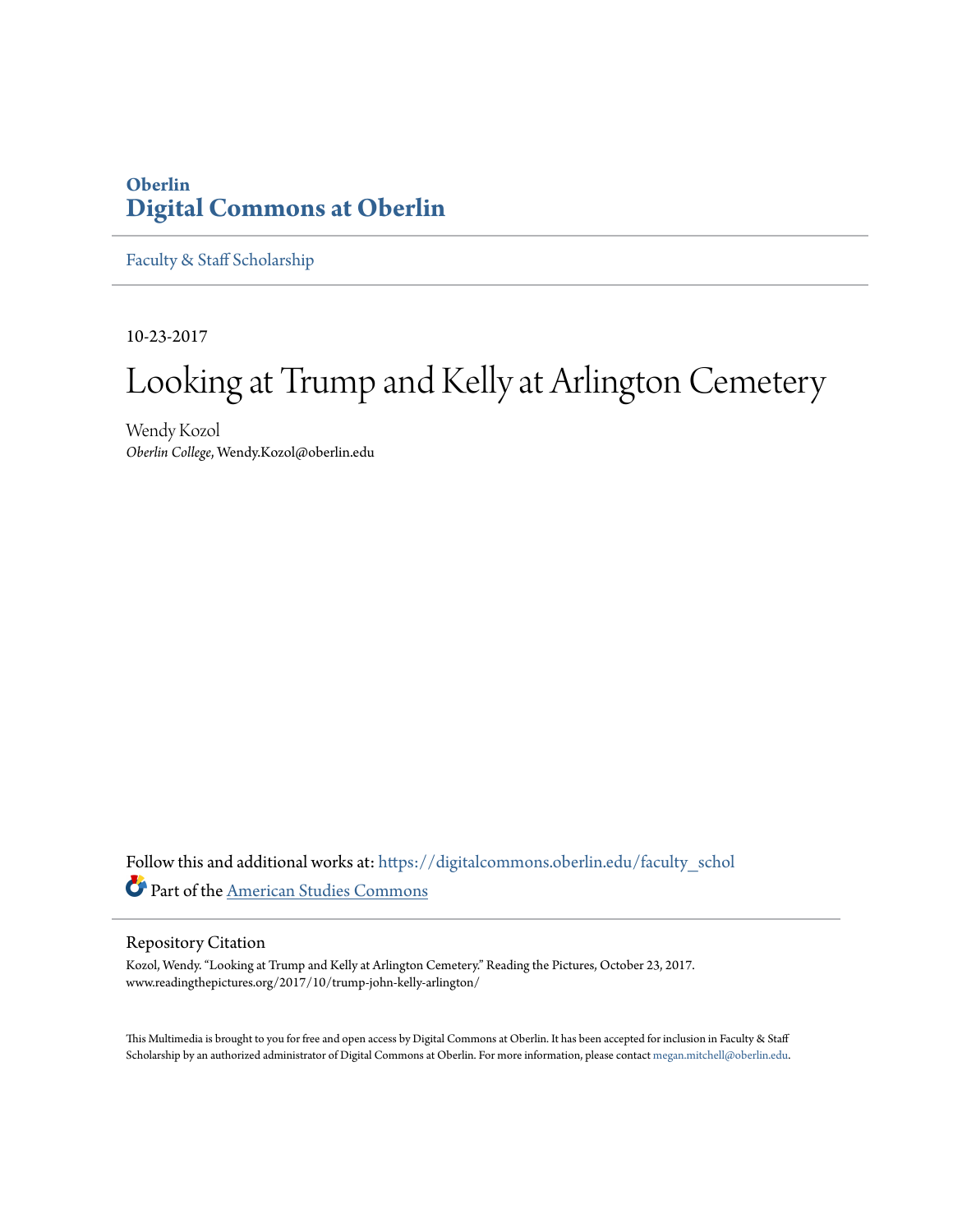#### **October 23, 2017**



## Looking at Trump and Kelly at Arlington Cemetery

Honoring deceased military personnel at Arlington National Cemetery is at once among the most solemn duties undertaken by an American president and the quintessential photo-op for the commander-in-chief. Since its establishment as the nation's military cemetery during the Civil War, news media have visually recorded presidents' attendance at annual memorial commemorations. These pictures typically feature the head of state bowed in silence in front of a row of gravestones.

Last Thursday, the *New York Times* republished a photograph from Memorial Day of President Trump with John Kelly, then Director of Homeland Security, two of Kelly's children, and Vice President Pence. They appear at the gravesite of Kelly's son, Second Lieutenant Robert Kelly, who died in Afghanistan in 2010. The photograph accompanies a news story about a speech by now Chief of Staff Kelly, in response to a swirling controversy over Trump's condolence call to Myeshia Johnson, the widow of Sgt. La David T. Johnson who died in an ambush of four American soldiers in Niger the previous week.

Photo-ops at Arlington Cemetery typically provide occasions for Presidents to appear above the fray of political divisions and controversies. The *Times'* choice puts a particular spin on Kelly's speech as the photograph only partially complies with genre conventions for presidential visits to Arlington. As one might expect,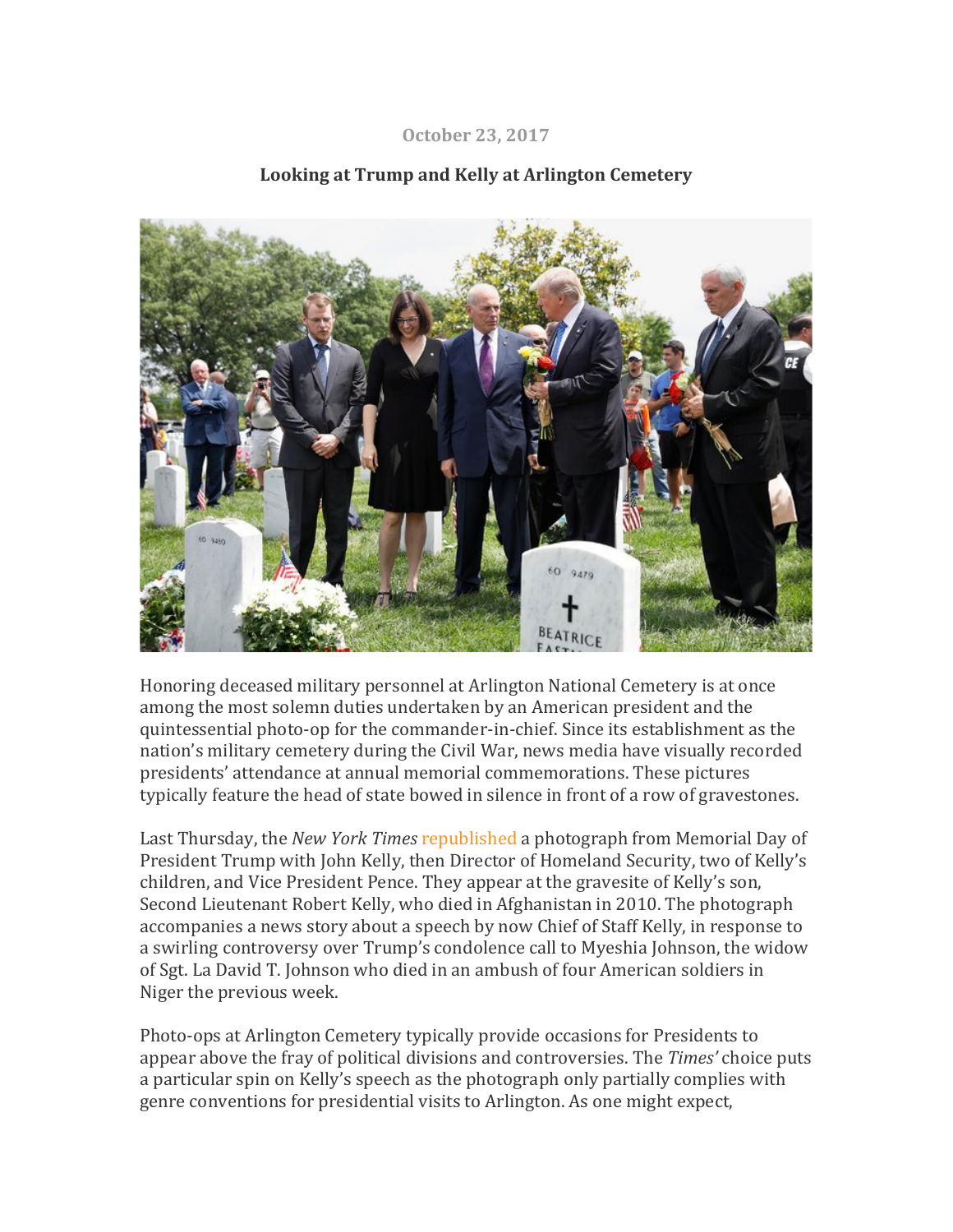headstones in the foreground draw the viewer into the scene where Trump stands next to Kelly and his children, with Pence slightly distant from the other dignitaries. The flowers in Trump and Pence's hands signal commemoration while the small flags by the graves both in front and behind the five figures mark this place as a military cemetery.

In other ways, though, the photograph doesn't quite capture the solemn mood expected of this type of photo-op. Kelly's daughter appears to be smiling, while inexplicably Pence seems left out of the group. Behind them, visitors in shorts and bright orange, red and blue-colored clothing stand out against the somber apparel of the official mourners. Bright sunshine washes out the sky and the tops of the heads of the foreground figures, adding a summer-like tourist atmosphere to the mourning ritual.

I'm curious as to why the *New York Times* selected this picture amongst all those taken that day. Another photograph from the Memorial Day service, also by Aaron Bernstein, more readily conforms to expressions of honor and respect.



Here, Trump appears in the process of placing flowers on the grave as Kelly's daughter gazes in his direction with a somber expression. Meanwhile, her father shakes the Vice President's hand. Although tourists can still be seen in the background, they are less prominent behind the Secret Service personnel and others standing in observance.

Instead, the off-kilter photograph appears in the article about Kelly's stunning denunciation of those who apparently disrespected the military by publicizing the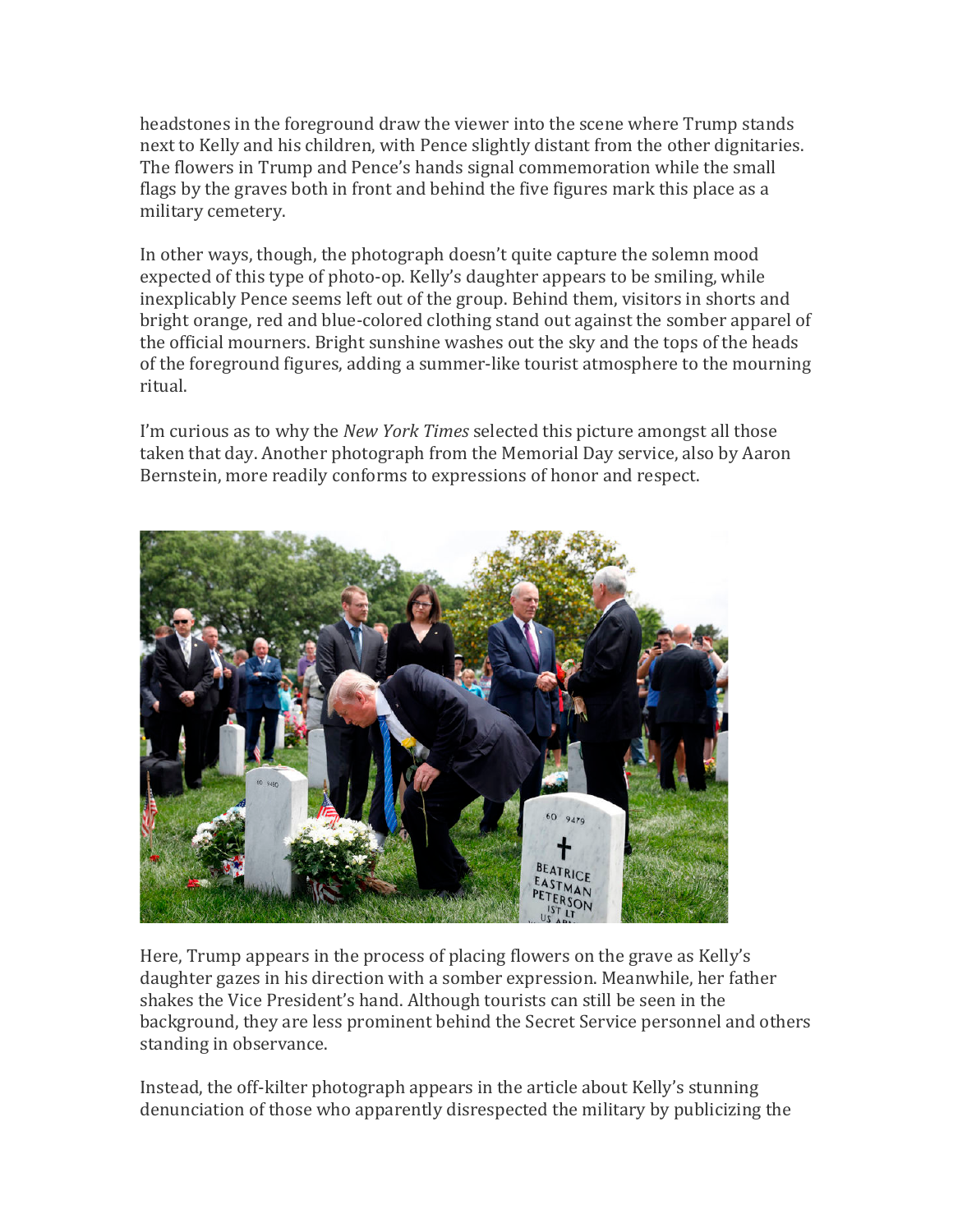president's remarks. In his speech, Kelly charged that Florida Rep. Frederica Wilson took Trump's remarks to Johnson out of context and politicized them for her own gain. Given Kelly's reproof of the President's critics, the visual optic of Trump and Kelly in conversation in the *Times'* photo takes on a faintly ominous tone.

The *Times* decision to reproduce this 5-month old photograph also ensures that Trump remains at the center of this controversy. In response to a plethora of tweets and comments, Wilson and members of Johnson's family denounced Trump's failure to use La David Johnson's name and his assertion that the soldier knew what he was "getting into." To them, and to many of us, Trump's seemingly trivializing language and lack of recognition of this African American soldier's identity has racist connotations, given the nation's history of racial violence, oppression, and exclusion.

Beyond Kelly's rebuke of such criticism, the Chief of Staff marshals all his authority in this speech to bemoan the loss of American values. "Women were sacred, looked upon with great honor. That's obviously not the case anymore as we see from recent cases," Kelly decried. He goes on to lament, "Life, the dignity of life, is sacred. That's gone. Religion, that seems to be gone as well. Gold Star families, I think that left in the convention over the summer."

Kelly's invocation of sacred icons revitalizes a prominent strain in American political iconography that has historically aligned racial ideals of white womanhood, domesticity, and Christian values with that of the nation. This outmoded ideal is strikingly tone deaf in relation to the visual scene of memorialization, for the tombstone closest to us in the near row – more fully distinguishable in the second  $photo - is that of a woman soldier.$ 

Gender and racial ideals that historically constrained all women's positions in society have also justified the exclusion of African Americans and other marginalized people from the imagined city on the hill. Significantly, no people of color appear in the *Times* photograph. For some, this absence may call attention to the differences in the president's response to the former General's loss and his condolence call to Johnson. At the least, the lack of people of color in the picture strikes an odd note given the racial diversity in the military today.

There is no doubt the crafting of news is a highly selective process. Acknowledging that, I still welcome the choice to unsettle Trump and Kelly's picture of national citizenship, based as it is on outdated racial ideals of gender, family, and religion.

### – By Wendy Kozol

**Photo***:* Aaron P. Bernstein/Getty Images. **Caption**: Mr. Trump with Mr. Kelly, then the secretary of homeland security, in May at the grave of Mr. Kelly's son Second Lt. Robert *Kelly at Arlington National Cemetery. Photo 2: Aaron P. Bernstein/Getty Images.***Caption**: As Vice President Mike Pence and Secretary of Homeland Security